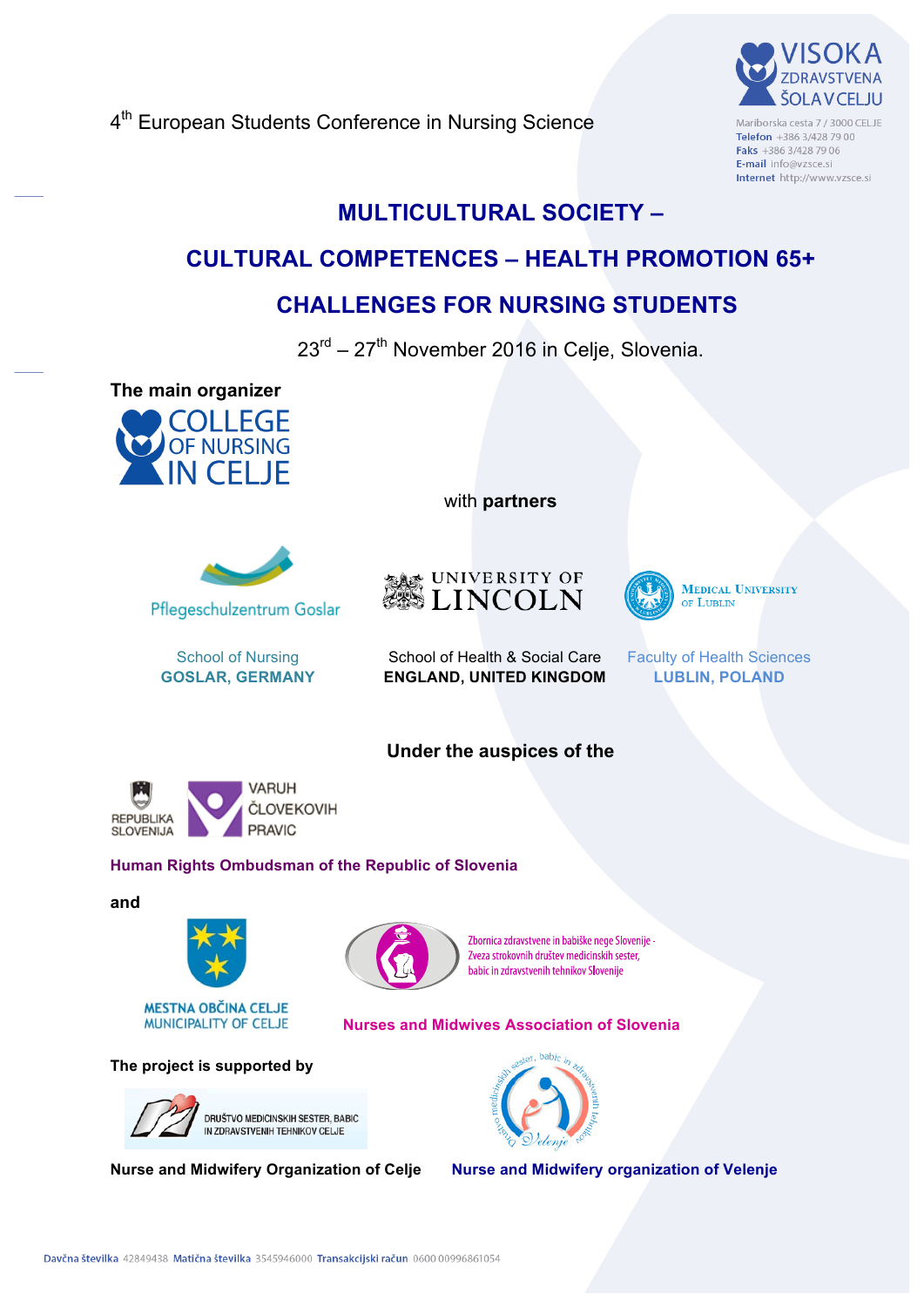## **CONFERENCE PROGRAMME**

## *Wednesday, 23rd November 2016*

#### 18.30

## **Registrations of the participants at the College of Nursing in Celje (Main hall)**

**Welcome greetings and guided tour of the College of Nursing in Celje**

*Danaia Kraner, Damir Tuzlak, students, College of Nursing in Celje, Slovenia*

19.30

## **Welcome party and socialising – Restaurant »Pri Prijatlih«**

## *Thursday, 24th November 2016*

## $8.30 - 9.00$ **Registrations of the participants at the College of Nursing in Celje (Main hall)**

## *Moderators: Barbara Zupanc Terglav & Tilen Menart*

#### $9.00 - 9.30$

#### **Preliminary speeches**

- *Gorazd Voga, dean of the College of Nursing in Celje,*
- *Rajko Gajšek, president of the student board at the College of Nursing in Celje,*
- *Danaia Kraner, president of the programme and organizational board of the Student conference,*
- *Monika Ažman, president of the Nurses and Midwives Association of Slovenia,*
- *Vlasta Nussdorfer, ombudsman of the Republic of Slovenia.*

#### $9.30 - 10.00$

**How tolerant is contemporary society? – ombudsman's point of view** *Vlasta Nussdorfer, Ombudsman of the Republic of Slovenia, Slovenia*

#### 10.00 – 11.00

**Presentation of the faculties/colleges and expectations of the students**

• *10.00 – 10.10*

#### *School of Nursing in Goslar, Germany*

*Christopher Kern, Tina Munkelt, Nele Neveling, Maximilian Kurzer, Amina Hanić*

• *10.10 – 10.20*

*Faculty of Health Sciences, Medical University of Lublin, Poland Jadwiga Bąk, Agnieszka Chrzan-Rodak, Michał Machul, Justyna Chałdaś-Majdańska, Monika Bieniak*

#### • *10.20 – 10.30*

*University of Lincoln, School of Health and Social Care, United Kingdom Lauren Gill, Mia Gell, Kerry-Anne Swift, Emily Scott, Emily Davies*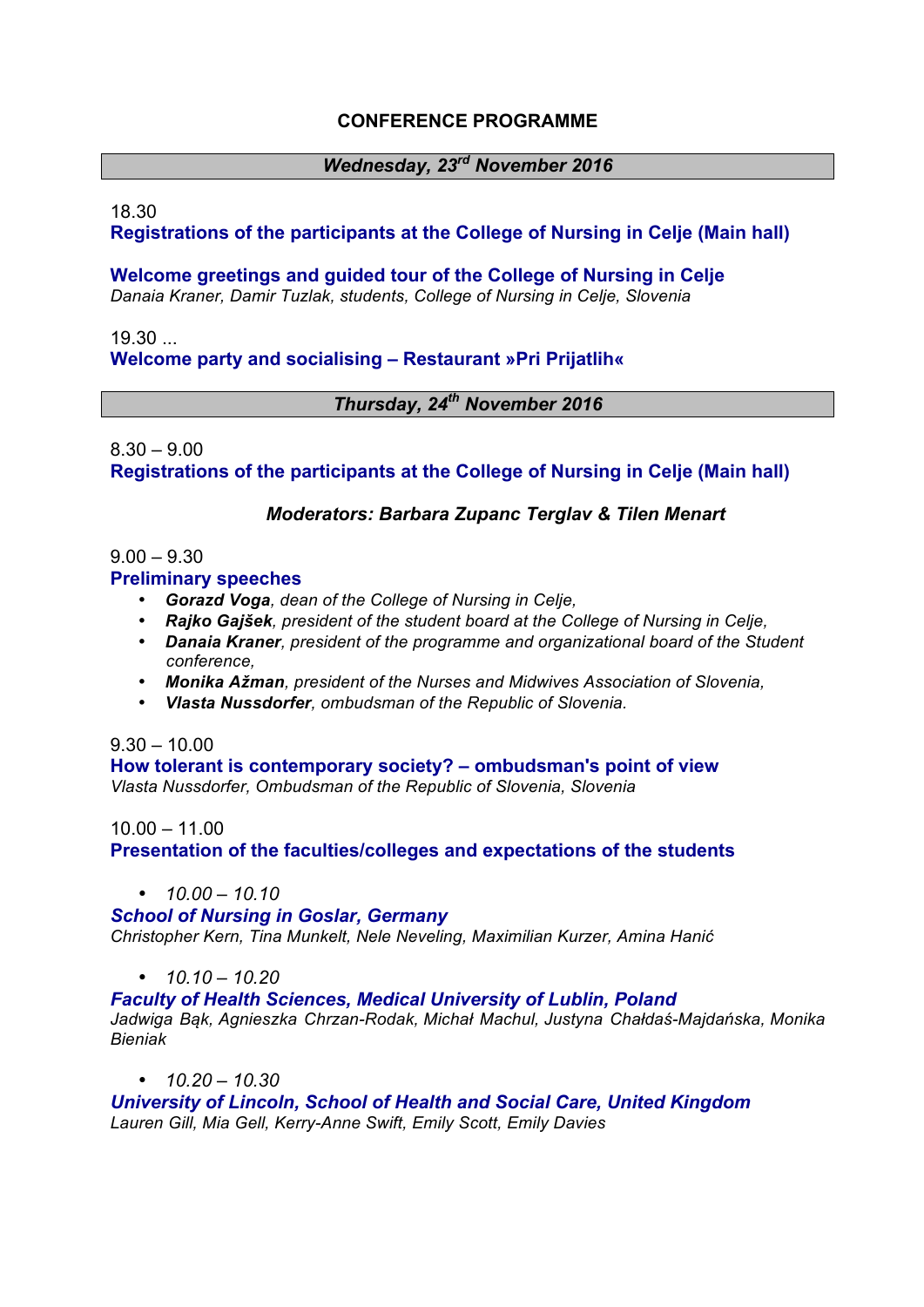• *10.30 – 10.40 College of Nursing in Celje, Slovenia Rajko Gajšek, Tilen Menart, Barbara Zupanc Terglav*

 $\cdot$   $10.40 - 11.00$ 

*Discussion*

11.00 – 11.30 **Coffee break**

11.30 – 11.55 **Multicultural society and nursing** *Jana Goriup, College of Nursing in Celje, Slovenia*

11.55 – 12.20

**Nurses' cultural competences**

*Bojana Filej, Boris Miha Kaučič, Kristijan Breznik, Tina Razlag Kolar, College of Nursing in Celje, Slovenia*

12.20 - 12.45 **Ethics in the contemporary society – principle of fairness and equality of treatment**

*Beata Dobrowolska, Medical University of Lublin, Faculty of Health Sciences, Poland*

12.45 – 13.00 **Discussion**

13.00 – 14.00 **Lunch (Restaurant Celeia)**

14.00 – 15.30

**Multicultural nursing – view of nursing students -** workshop

*Beata Boronczyk, School of Nursing in Goslar, Germany and Ros Kane, University of Lincoln, School of Health and Social Care, United Kingdom.*

16.00 – 18.00 **Welcome to Celje**  *(sightseeing, visit to the exhibition »Town under the Town«) Location: MCC Hostel*

 $20.00 - 22.00$ **International Food Fair -** *presentation of each country and some traditional dishes of the participating countries Location: MCC Hostel*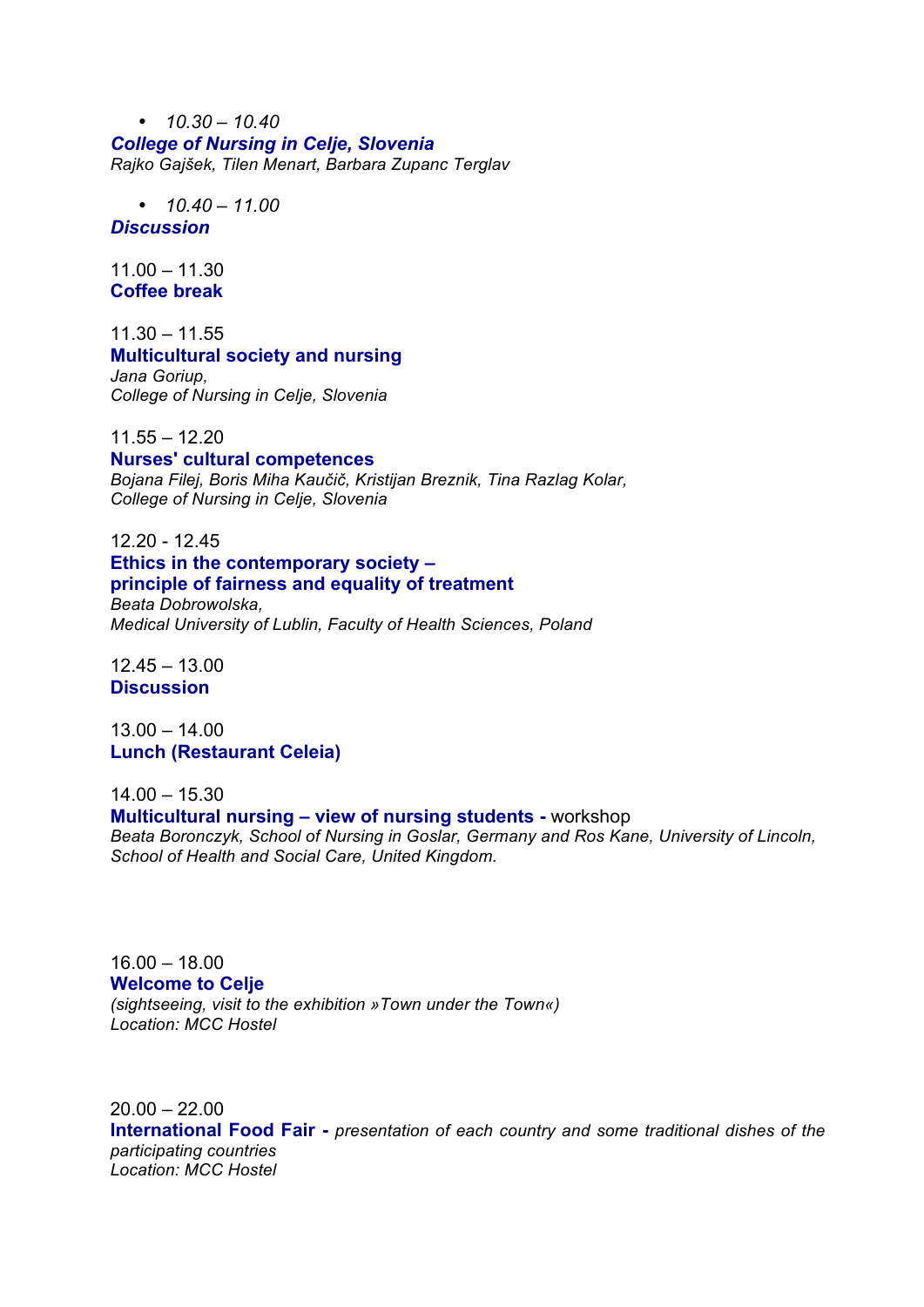#### *Friday, 25th November 2016*

#### *Moderators: Mia Gell & Christopher Kern*

 $9.00 - 9.20$ 



## **European project Healthy Lifestyle for Aging Well (HLAW) – dissemination of intelectual outputs**

*Boris Miha Kaučič, Katja Esih, Jerneja Meža, Alenka Presker Planko, Mihaela Pinter Rojc (Slovenia), Beata Dobrowolska, Justyna Warda (Poland), Helvi Kyngäs, Satu Elo, Pirjo Kaakinen, Maria Kääriäinen (Finland), Francisca Pinto, Raquel Esteves, Nuno Araújo, Sara Gama (Portugal).*

## $9.20 - 9.40$ **Examining the legal, professional and ethical issues of gaining patient consent in the United Kingdom (UK)**

*Emily Scott,* 

*University of Lincoln, School of Health and Social Care, United Kingdom*

 $9.40 - 10.00$ 

#### **Cultural diversity in nursing care as a challenge for nursing education and practise in Poland**

*Jadwiga Bąk, Agnieszka Chrzan-Rodak, Michał Machul, Justyna Chałdaś-Majdańska, Monika Bieniak, Beata Dobrowolska, Faculty of Health Sciences, Medical University of Lublin, Poland*

#### 10.00 – 10.20

#### **Aspects of multicultural nursing practice in nursing research. Review of the literature from Poland**

*Monika Bieniak, Justyna Chałdaś-Majdańska, Michał Machul, Agnieszka Chrzan-Rodak, Jadwiga Bąk, Beata Dobrowolska, Faculty of Health Sciences, Medical University of Lublin, Poland*

10.20 – 10.40 **Coffee break**

11.00 – 11.45 **Reception at the Mayor of Celje (Celje Municipality)**

12.00 - 13.30 **General Hospital Celje – study visit** *Hilda Maze, Danijela Gorišek, General Hospital Celje, Slovenia*

 $13.45 - 14.45$ **Lunch (Restaurant Celeia)**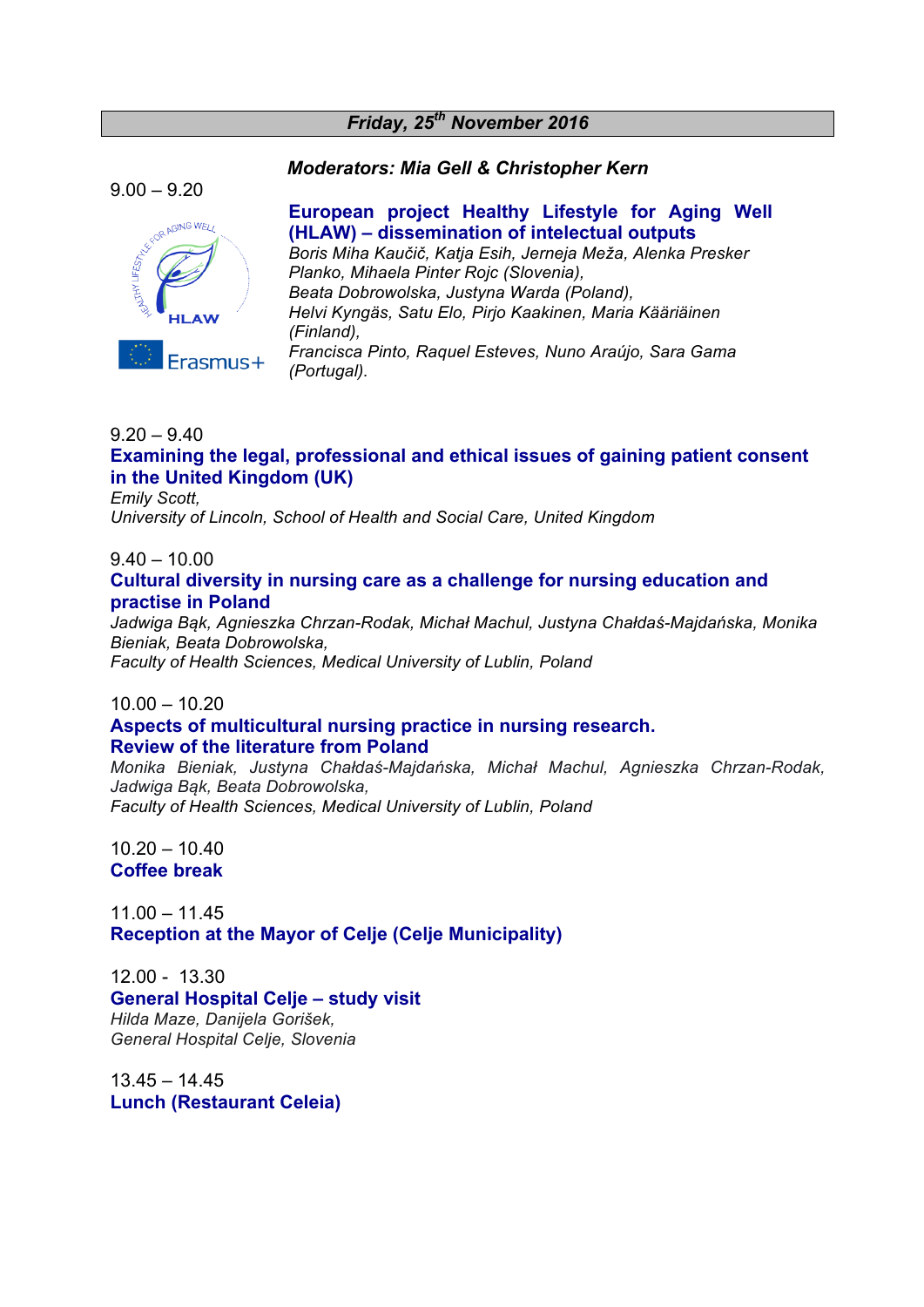#### *Moderators: Emily Scott & Michał Machul*

 $15.00 - 15.20$ **Mental health in Slovenia and Celje region - facts and challenges** *Nuša Konec Juričič, Ksenija Lekič, National Institute of Public Health, Celje Regional Unit, Slovenia*

 $15.20 - 15.40$ 

**Health literacy among elderly people**

*Tina Razlag Kolar, mag. Boris Miha Kaučič, Tamara Štemberger Kolnik, College of Nursing in Celje, Slovenia*

15.40 – 16.00

**Alcohol dependency among elderly people in Germany – an underestimated problem?**

*Nele Neveling, Tina Munkelt, Beata Boronczyk, School of Nursing in Goslar, Germany*

16.00 – 16.20 **Discussion**

#### *Moderators: Tina Razlag Kolar & Maximilian Kurzer*

16.20 – 16.40

**An exploration of a Dementia resource for student nurses in the UK.** *Emily Scott, Mia Gell, Emily Davies, Lauren Gill, Kerry Swift, Danny Walsh, University of Lincoln, School of Health and Social Care, United Kingdom*

16.40 – 17.00

**Violence in Nursing care. A Review of Current Developments in Germany.** *Christopher Kern, Amina Hanic, Beata Boronczyk, School of Nursing in Goslar, Germany*

17.00 – 17.30 **Discussion and handling over the key to next organizer – School of Nursing in Goslar, Germany** *Danaia Kraner, Rajko Gajšek, College of Nursing in Celje, Slovenia*

17.30 – 18.00 **Coffee break**

 $21.00 - 23.00$ **Supper and Bowling (Planet Tuš Celje)**

*Saturday, 26th November 2016*

10.00 **Excursion to Ljubljana (departure from College of Nursing in Celje)**